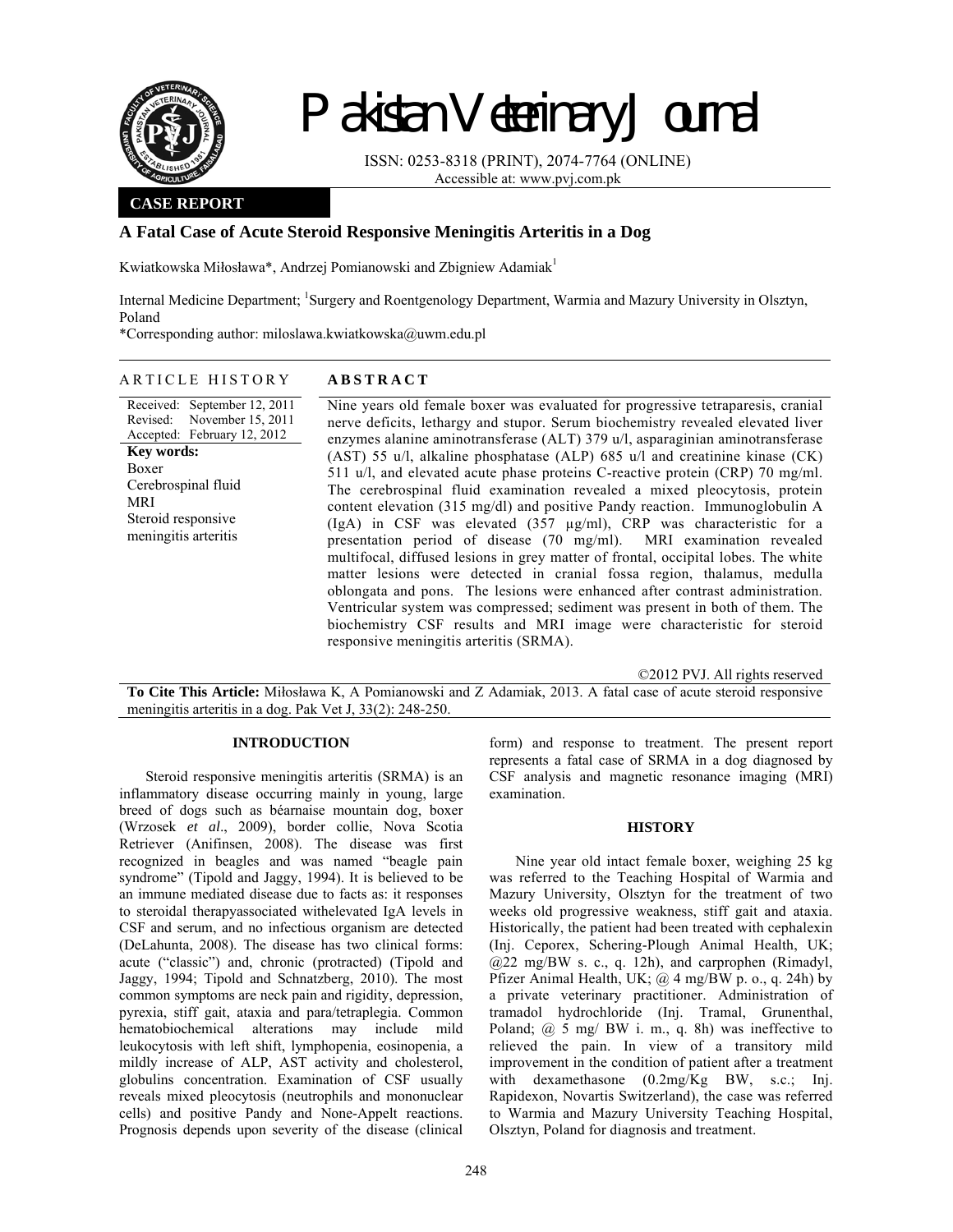**Clinical examination, diagnosis and treatment:**  Patient's rectal temperature was 101.3°F (38, 5). Physical examination revealed rigidity of neck with severe pain reflex, atrophy of temporal and front limbs muscles. Orthopedic examination was insignificant. The neurological examination revealed proprioceptive deficits and absence of deep pain sensation in all four limbs. The cranial nerve examination indicated multiple deficit and an absent menace response in left eye. Hopping and hemiwalking reactions were not examined owing to nonambulatory dog's state. Spinal cord reactions were mildly exaggerated on front limbs. Mentation was abnormal, a stupor was observed. The superficial sensation was diminished on the left head side, especially in the ear and nose region. The survey radiograph of cervical region did not reveal any abnormalities. An abdominal ultrasonogram revealed a slight hepatomegaly and thickened gall bladder wall with 2mm cholelith. Serum biochemical profile revealed elevated liver enzymes (ALT 379 u/l; AST 55 u/l; and ALP 685 u/l). A complete blood count revealed a mild leukocytosis with a left shift.

The CSF (cerebrospinal fluid) was collected through atlano-occipital puncture under general anesthesia. The sample was transparent and xanthochromic after centrifugation. Laboratory examination of CSF indicated elevated protein (315mg/dL; positive Pandy reaction). Cytological examination showed pleocytosis of mixed type (Fig. 1). The CSF was found negative for bacteria, *Neospora caninum, Toxoplasma gondii* and canine distemper virus. Based on the clinical and laboratory examinations, a presumptive diagnosis of SRMA was made. Elevated levels of IgA in CSF (357 µg/ml; reference range 0-0.2µg/ml) and serum (352 µg/ml; reference range), serum amyloid A (SAA) (2270 mg/mL; reference range 0-1 mg/mL), and C reactive protein (70mg/ml; reference range 0-1 mg/ml) confirmed the existing diagnosis as SRMA. Magnetic resonance imaging (MRI; Vet-MR Grande, 0.25 T, Milano Italy) examination of head (sequences FLAIR, T1, T2 and T1 post contras) showed multifocal and diffuse lesions in the cerebral grey matter of olfactory region, frontal and occipital lobes. In the T2 and FLAIR sequence, diffuse hyperintense lesions were detected in grey and white matter in cranial fossa



**Fig. 1:** A photomicrograph of Giemsa stained CSF smear indicates granulocytic infiltration with mononuclear cells.



**Fig. 2:** FLAIR image, in transverse plane. Hyperintensive lesions in the pons region.



**Fig. 3:** T2 weighed image, in transverse plane. A ring shape enhancement visible in the optic chiasm region.



**Fig. 4:** TI image, in transverse plane after contrast administration. A ring shape lesions in the frontal region.